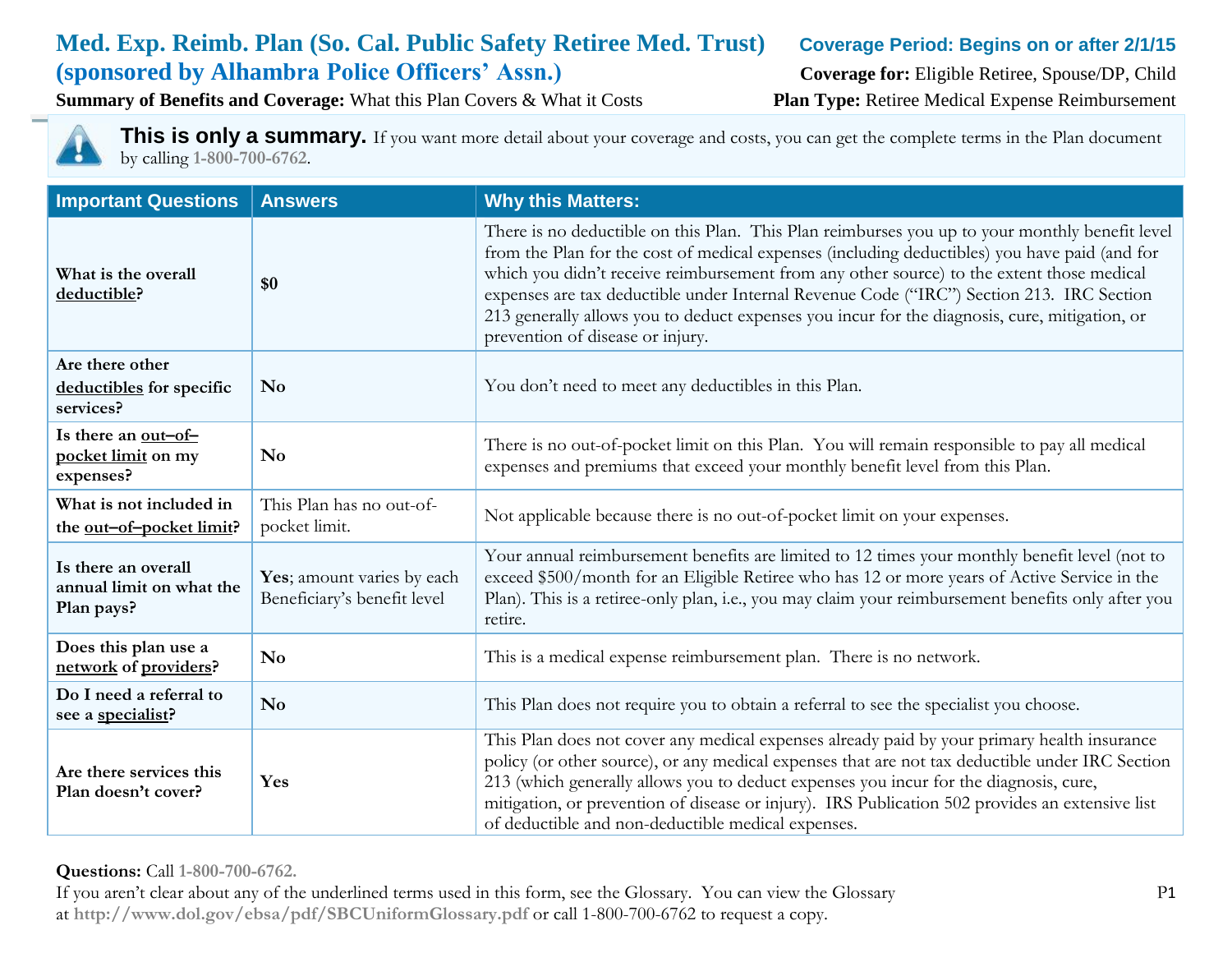#### **Questions:** Call **1-800-700-6762.**  If you aren't clear about any of the underlined terms used in this form, see the Glossary. You can view the Glossary P2 at **http://www.dol.gov/ebsa/pdf/SBCUniformGlossary.pdf** or call 1-800-700-6762 to request a copy.

|                                                              |                                                                                                                                                         |                                                                                                                                                                                                                                                                                                                                                                                                                           | <b>PHI PHIPIPPIN LYTHU</b>                                                                                                                                                                                                                                                                                                                                                                                                       |                                                                                                                                                                                                                                                                                                                                                       |
|--------------------------------------------------------------|---------------------------------------------------------------------------------------------------------------------------------------------------------|---------------------------------------------------------------------------------------------------------------------------------------------------------------------------------------------------------------------------------------------------------------------------------------------------------------------------------------------------------------------------------------------------------------------------|----------------------------------------------------------------------------------------------------------------------------------------------------------------------------------------------------------------------------------------------------------------------------------------------------------------------------------------------------------------------------------------------------------------------------------|-------------------------------------------------------------------------------------------------------------------------------------------------------------------------------------------------------------------------------------------------------------------------------------------------------------------------------------------------------|
| If you visit a health<br>care provider's office<br>or clinic | Primary care visit to treat an<br>injury or illness<br>Specialist visit<br>Other practitioner office visit<br>Preventive<br>care/screening/immunization | Assuming the charge is<br>lower under your primary<br>insurance policy for "in-<br>network" than for "out-<br>of-network" providers,<br>your cost will be lower<br>(maybe zero) if you use an<br>in-network provider. This<br>Plan will reimburse you<br>for certain out-of-pocket<br>costs not paid by your<br>primary health insurance<br>policy, if there are any<br>such costs after using an<br>in-network provider. | Assuming the charge is<br>lower under your primary<br>insurance policy for "in-<br>network" than for "out-<br>of-network" providers,<br>your cost will be higher if<br>you use an out-of-<br>network provider. This<br>Plan will reimburse you<br>for certain out-of-pocket<br>costs not paid by your<br>primary health insurance<br>policy, and those costs<br>will likely be higher if you<br>use out-of-network<br>providers. | Your reimbursement is<br>limited to the amount of<br>your benefit level under this<br>Plan. Also, this Plan only<br>reimburses you for medical<br>expenses that are tax<br>deductible under Internal<br>Revenue Code Section 213<br>(generally, expenses you<br>incur for the diagnosis, cure,<br>mitigation, or prevention of<br>disease or injury). |

**In-network Provider**

 **This Plan** may reimburse you for your **deductibles**, **copayments**, **coinsurance** and **balance billing** amounts, regardless of whether your provider was in-network or out-of-network. **This is not your primary insurance policy.** This Plan will reimburse you for out-of-pocket medical expenses, up to the amount of your monthly benefit level under this Plan. You bear any remaining costs after your primary insurance coverage and your monthly benefit level under this Plan have been exhausted.

**Your Cost If You Use an** 

**Out-of-network Provider Limitations & Exceptions**

more than the **allowed amount**, you may have to pay the difference. For example, if an out-of-network hospital charges \$1,500 for an

your regular medical insurance plan's **allowed amount** for an overnight hospital stay is \$1,000, your **coinsurance** payment of 20% would be \$200. This may change if you haven't met your **deductible**. The amount your primary insurance policy pays for covered services is based on the **allowed amount**. If an out-of-network **provider** charges

 **Copayments** are fixed dollar amounts (for example, \$15) you pay for covered health care, usually when you receive the service. **Coinsurance** is *your* share of the costs of a covered service, calculated as a percent of the **allowed amount** for the service. For example, if

overnight stay and the **allowed amount** is \$1,000, you may have to pay the \$500 difference. (This is called **balance billing**.)

**Summary of Benefits and Coverage:** What this Plan Covers & What it Costs **Coverage for:** Eligible Retiree, Spouse/DP, Child **This is only a summary!!** Complete terms of coverage and benefits are in the Plan. **Plan Type:** Retiree Medical Expense Reimbursement

**Event Services You May Need Your Cost If You Use an** 

**Common Medical** 

**Med. Expense Reimb. Plan of the So. Cal. Public Safety Retiree Medical Trust Coverage Period: Begins on or after 2/1/15**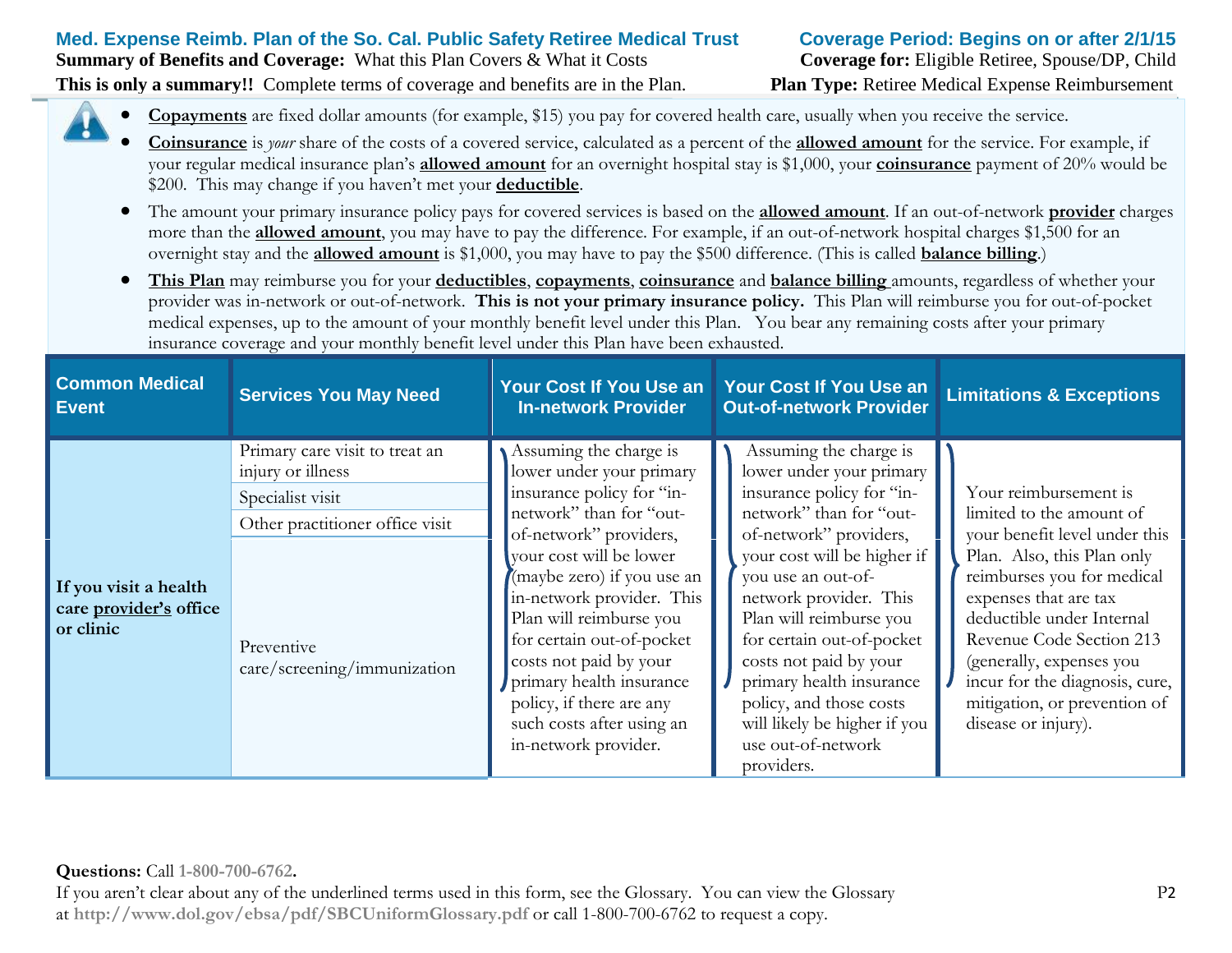# **Med. Expense Reimb. Plan of the So. Cal. Public Safety Retiree Medical Trust Coverage Period: Begins on or after 2/1/15**

**Summary of Benefits and Coverage:** What this Plan Covers & What it Costs **Coverage for:** Eligible Retiree, Spouse/DP, Child **This is only a summary!!** Complete terms of coverage and benefits are in the Plan. **Plan Type:** Retiree Medical Expense Reimbursement

| <b>Common</b><br><b>Medical Event</b>                      | <b>Services You May Need</b>                                           | Your Cost If You Use an<br><b>In-network Provider</b>                                                                                                                                                                                                                     | <b>Your Cost If You Use an</b><br><b>Out-of-network Provider</b>                                                                                                                                                                                                                                                                         | <b>Limitations &amp; Exceptions</b>                                                   |
|------------------------------------------------------------|------------------------------------------------------------------------|---------------------------------------------------------------------------------------------------------------------------------------------------------------------------------------------------------------------------------------------------------------------------|------------------------------------------------------------------------------------------------------------------------------------------------------------------------------------------------------------------------------------------------------------------------------------------------------------------------------------------|---------------------------------------------------------------------------------------|
| If you have a test                                         | Diagnostic test (x-ray, blood<br>work)<br>Imaging (CT/PET scans, MRIs) | Same as above<br>under "If you visit a health<br>care provider's office or<br>clinic"                                                                                                                                                                                     | Same as above<br>under "If you visit a health  <br>care provider's office or<br>clinic"                                                                                                                                                                                                                                                  | Same as above<br>under "If you visit a health<br>care provider's office or<br>clinic" |
|                                                            | Generic drugs                                                          | Assuming the charge is<br>lower under your primary                                                                                                                                                                                                                        | Assuming the charge is<br>lower under your primary<br>insurance policy for "in-<br>network" than for "out-<br>of-network" providers,<br>your cost will be higher if<br>you use an out-of-network<br>provider. This Plan will<br>reimburse you for certain<br>out-of-pocket costs not<br>paid by your primary<br>health insurance policy, |                                                                                       |
| If you need drugs to<br>treat your illness or<br>condition | Preferred brand drugs                                                  | insurance policy for "in-<br>network" than for "out-<br>of-network" providers,<br>your cost will be lower<br>(maybe zero) if you use<br>an in-network provider.<br>This Plan will reimburse<br>you for certain out-of-<br>pocket costs not paid by<br>your primary health |                                                                                                                                                                                                                                                                                                                                          | The drug must be<br>prescribed or be insulin, and<br>the amount reimbursed is         |
|                                                            | Non-preferred brand drugs                                              |                                                                                                                                                                                                                                                                           |                                                                                                                                                                                                                                                                                                                                          | limited to your monthly<br>benefit level.                                             |
|                                                            | Specialty drugs                                                        | insurance policy, if there<br>are any such costs after<br>using an in-network<br>provider.                                                                                                                                                                                | and those costs will likely<br>be higher if you use out-<br>of-network providers.                                                                                                                                                                                                                                                        |                                                                                       |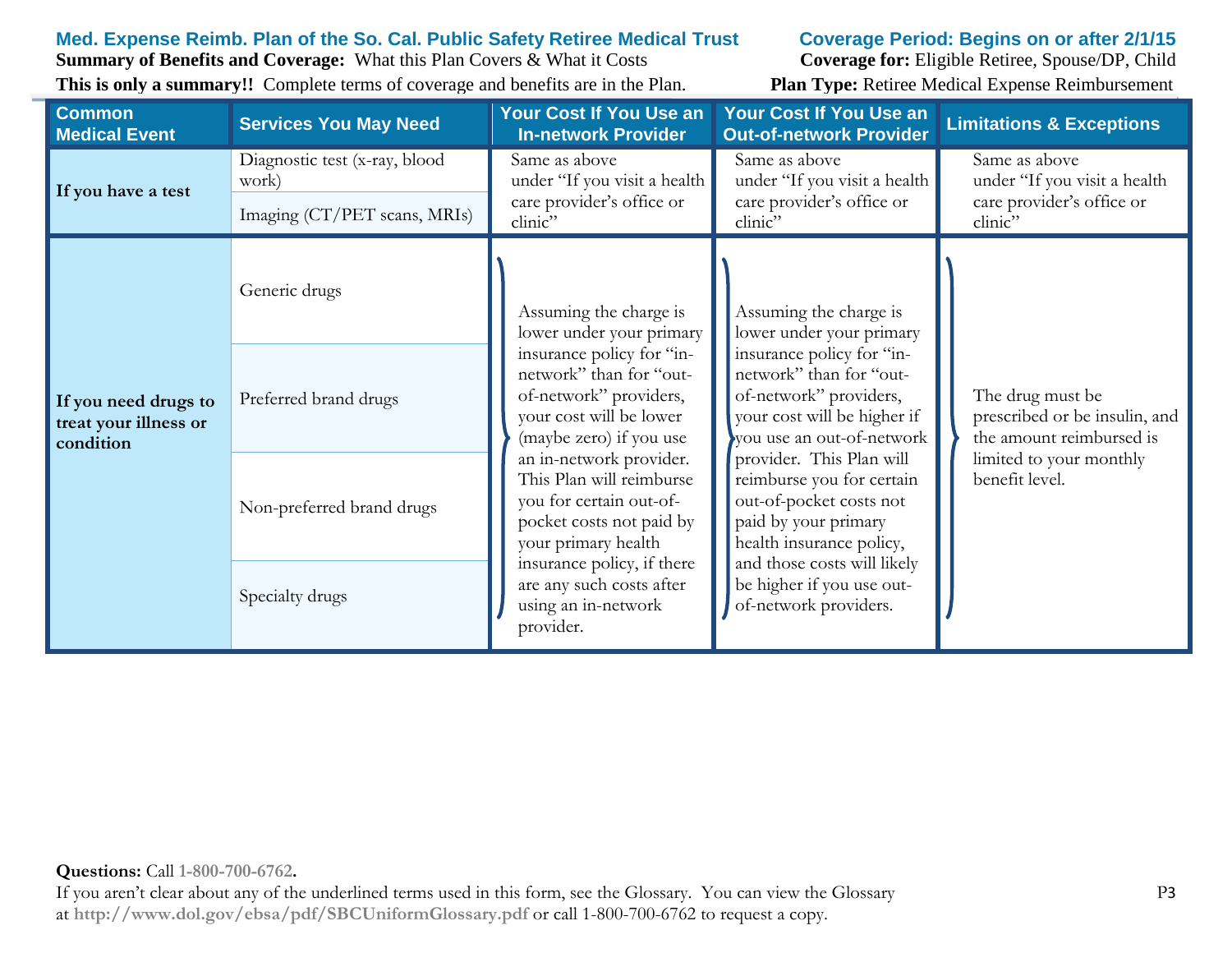**Med. Expense Reimb. Plan of the So. Cal. Public Safety Retiree Medical Trust Coverage Period: Begins on or after 2/1/15**

**Summary of Benefits and Coverage:** What this Plan Covers & What it Costs **Coverage for:** Eligible Retiree, Spouse/DP, Child **This is only a summary!!** Complete terms of coverage and benefits are in the Plan. **Plan Type:** Retiree Medical Expense Reimbursement

| <b>Common</b><br><b>Medical Event</b>                                                                                | <b>Services You May Need</b>                                                                                                                                                                       | <b>Your Cost If You Use</b><br>an In-network Provider                                                                                                                                                                                  | <b>Your Cost If You Use</b><br>an Out-of-network<br><b>Provider</b>                                                                                                                                                                                                                                                                        | <b>Limitations &amp; Exceptions</b>                                                                                                                                                                                                                                                                                                                   |
|----------------------------------------------------------------------------------------------------------------------|----------------------------------------------------------------------------------------------------------------------------------------------------------------------------------------------------|----------------------------------------------------------------------------------------------------------------------------------------------------------------------------------------------------------------------------------------|--------------------------------------------------------------------------------------------------------------------------------------------------------------------------------------------------------------------------------------------------------------------------------------------------------------------------------------------|-------------------------------------------------------------------------------------------------------------------------------------------------------------------------------------------------------------------------------------------------------------------------------------------------------------------------------------------------------|
| If you have<br>outpatient surgery                                                                                    | Facility fee (e.g., ambulatory<br>surgery center)<br>Physician/surgeon fees                                                                                                                        |                                                                                                                                                                                                                                        |                                                                                                                                                                                                                                                                                                                                            |                                                                                                                                                                                                                                                                                                                                                       |
| If you need<br>immediate medical<br>attention                                                                        | Emergency room services<br>Emergency medical<br>transportation<br>Urgent care                                                                                                                      | Assuming the charge is<br>lower under your                                                                                                                                                                                             | Assuming the charge is<br>lower under your                                                                                                                                                                                                                                                                                                 | Your reimbursement is<br>limited to the amount of<br>your benefit level under this<br>Plan. Also, this Plan only<br>reimburses you for medical<br>expenses that are tax<br>deductible under Internal<br>Revenue Code Section 213<br>(generally, expenses you incur<br>for the diagnosis, cure,<br>mitigation, or prevention of<br>disease or injury). |
| If you have a<br>hospital stay                                                                                       | Facility fee (e.g., hospital room)<br>Physician/surgeon fee                                                                                                                                        | primary insurance policy<br>for "in-network" than                                                                                                                                                                                      | primary insurance policy<br>for "in-network" than<br>for "out-of-network"<br>providers, your cost will<br>be higher if you use an<br>out-of-network<br>provider. This Plan will<br>reimburse you for<br>certain out-of-pocket<br>costs not paid by your<br>primary health insurance<br>policy, and those costs<br>will likely be higher if |                                                                                                                                                                                                                                                                                                                                                       |
| If you have mental<br>health, behavioral<br>health, or substance<br>abuse needs                                      | Mental/Behavioral health<br>outpatient services<br>Mental/Behavioral health<br>inpatient services<br>Substance use disorder<br>outpatient services<br>Substance use disorder inpatient<br>services | for "out-of-network"<br>providers, your cost will<br>be lower (maybe zero) if<br>you use an in-network<br>provider. This Plan will<br>reimburse you for<br>certain out-of-pocket<br>costs not paid by your<br>primary health insurance |                                                                                                                                                                                                                                                                                                                                            |                                                                                                                                                                                                                                                                                                                                                       |
| If you are pregnant                                                                                                  | Prenatal and postnatal care<br>Delivery and all inpatient services                                                                                                                                 |                                                                                                                                                                                                                                        |                                                                                                                                                                                                                                                                                                                                            |                                                                                                                                                                                                                                                                                                                                                       |
| If you need help<br>recovering or have<br>other special health<br>needs<br>If your child needs<br>dental or eye care | Home health care<br>Rehabilitation services<br>Habilitation services<br>Skilled nursing care<br>Durable medical equipment<br>Hospice service<br>Eye exam<br>Glasses<br>Dental check-up             | policy, if there are any<br>such costs after using an<br>in-network provider.                                                                                                                                                          | you use out-of-network<br>providers.                                                                                                                                                                                                                                                                                                       |                                                                                                                                                                                                                                                                                                                                                       |

**Questions:** Call **1-800-700-6762.** 

If you aren't clear about any of the underlined terms used in this form, see the Glossary. You can view the Glossary P4 at **http://www.dol.gov/ebsa/pdf/SBCUniformGlossary.pdf** or call 1-800-700-6762 to request a copy.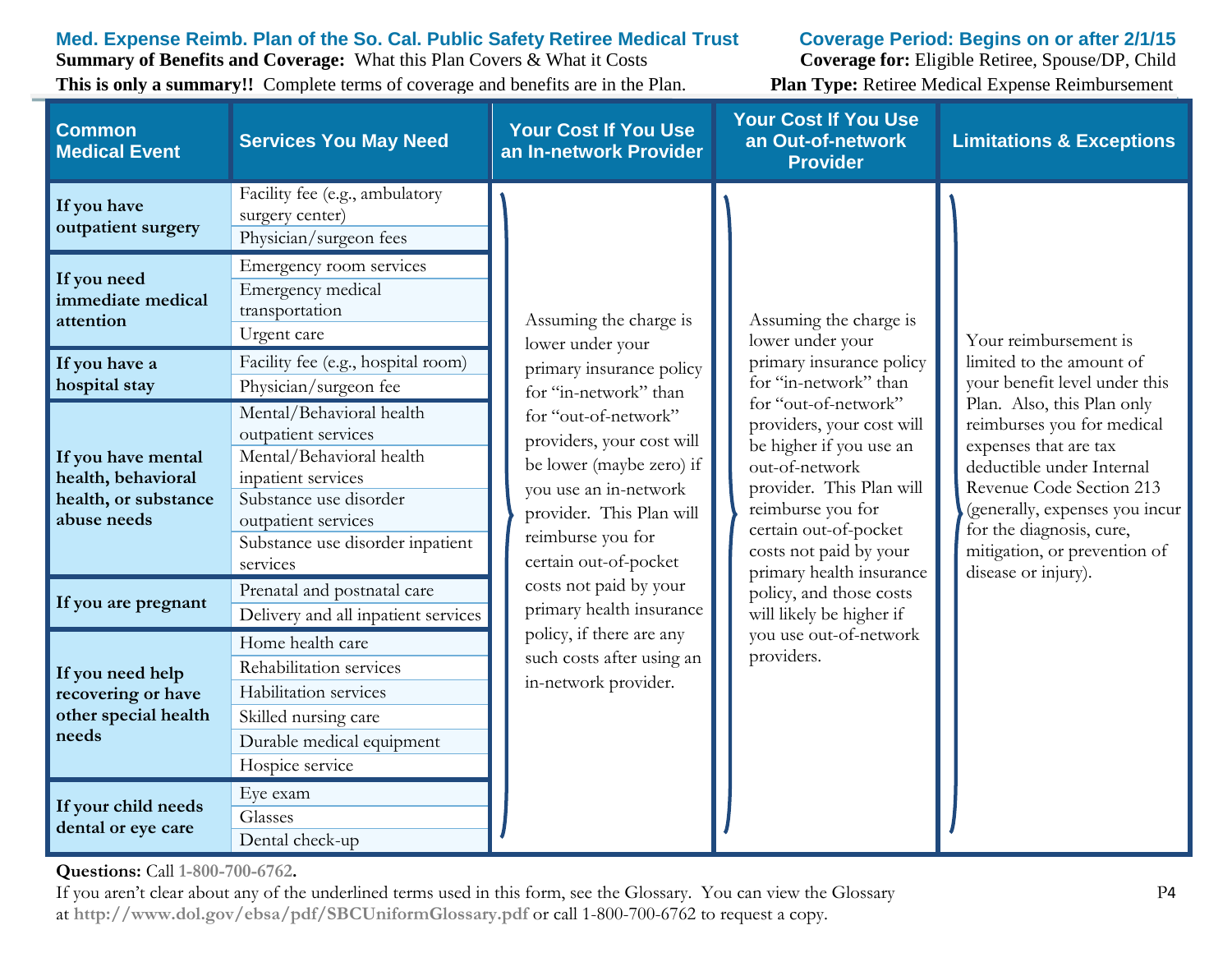# **Excluded Services & Other Covered Services:**

**Services Your Plan Does NOT Cover:** This Plan will reimburse you only for tax-deductible medical expenses (i.e., expenses you incur for the diagnosis, cure, mitigation, or prevention of disease or injury); and health, dental, and vision insurance premiums. The following is a list of some expenses that would not be covered by this Plan. **(This isn't a complete list. Check your Plan document and IRS Publication 502, available at http://www.irs.gov/pub/irs-pdf/p502.pdf, for other excluded services.)** 

| $\bullet$ | Bariatric surgery, unless for a specific disease<br>diagnosed by a doctor        | Health club dues                                                            |           | Premiums for insurance covering benefits<br>other than health, dental, vision or<br>prescription drug benefits |
|-----------|----------------------------------------------------------------------------------|-----------------------------------------------------------------------------|-----------|----------------------------------------------------------------------------------------------------------------|
|           | Cosmetic surgery, hair removal, hair<br>transplant, or teeth whitening services  | Medicines and drugs brought in (or ordered<br>shipped) from another country | $\bullet$ | Private-duty nursing care, unless providing<br>medical, not personal or household services                     |
| $\bullet$ | Fertility treatment expenses, unless they are<br>tax-deductible medical expenses | Non-prescription drugs and medicines, except  <br>insulin                   |           | Weight loss programs, unless the treatment is<br>for a specific disease diagnosed by a doctor                  |

**Other Covered Services** This Plan will reimburse you for tax-deductible medical expenses; and health, dental, and vision insurance premiums, up to the amount of your monthly benefit level. The following is a list of some expenses that would be covered by this Plan. **(This isn't a complete list. Check your Plan document and IRS Publication 502, available at http://www.irs.gov/pub/irs-pdf/p502.pdf, for other covered services.)** 

| Acupuncture                            | Hearing aids                                                                                                                                  | Routine eye care  |
|----------------------------------------|-----------------------------------------------------------------------------------------------------------------------------------------------|-------------------|
| Chiropractic services for medical care | Non-emergency medical care outside the U.S., $\vert \bullet \vert$<br>if the services would be tax-deductible if<br>performed within the U.S. | Routine foot care |
| Dental care (if not cosmetic)          |                                                                                                                                               |                   |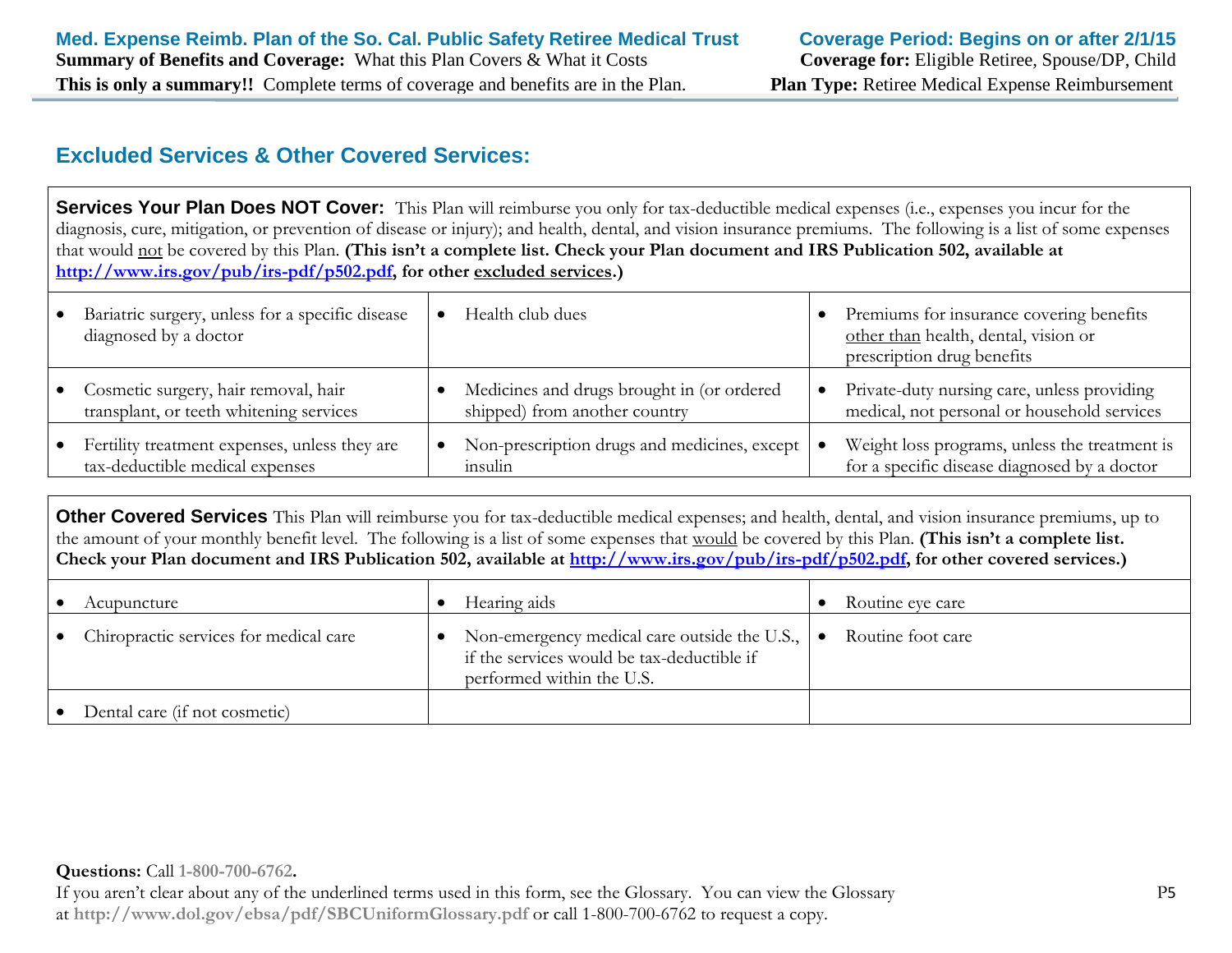# **Your Rights to Continue Coverage:**

If your contributions to this Plan cease, then, depending upon the circumstances, Federal and State laws may provide protections that allow you to continue contributions to the Plan. **Please note: The application of COBRA to this Plan differs from a typical health plan because benefits under this Plan begin after retirement.** (Under a typical health plan, coverage would begin immediately following active employment.) Any such rights to continue contributions may provide benefits from this Plan after retirement. The right to continue COBRA contributions will be limited in duration. Self-pay contributions may be significantly higher than the contributions paid during your employment. Other limitations on your rights to continue contributions may also apply. You may wish to continue COBRA contributions, as that could help you achieve eligibility for benefits under the Plan, or to attain a higher benefit level. See the COBRA General Notice, which you can obtain from the Trust Office if you do not have a copy.

For more information on your rights to continue contributions, contact the Plan administrator at 1-800-700-6762. You may also contact the U.S. Department of Labor, Employee Benefits Security Administration at 1-866-444-3272 or [www.dol.gov/ebsa,](http://www.dol.gov/ebsa) or the U.S. Department of Health and Human Services at 1-877-267-2323 x61565 or www.cciio.cms.gov.

# **Your Appeal Rights:**

If you have a complaint or are dissatisfied with a denial of claim under your Plan, you have the right to **appeal the denial**. For questions about your rights, questions about this notice, or other Plan assistance, you can contact: Delta Health Systems at 1-800-700-6762 or P.O. Box 2487, Stockton, California 95201. You may also contact the U.S. Department of Labor, Employee Benefits Security Administration at 1-866-444-3272 or [www.dol.gov/ebsa/](http://www.dol.gov/ebsa)healthreform.

# **Language Access Services:**

Para obtener asistencia en español, llame al 1-800-700-6762.

––––––––––––––––––––––*To see examples of how this Plan might cover costs for a sample medical situation, see the next page.–––––––––––*–––––––––––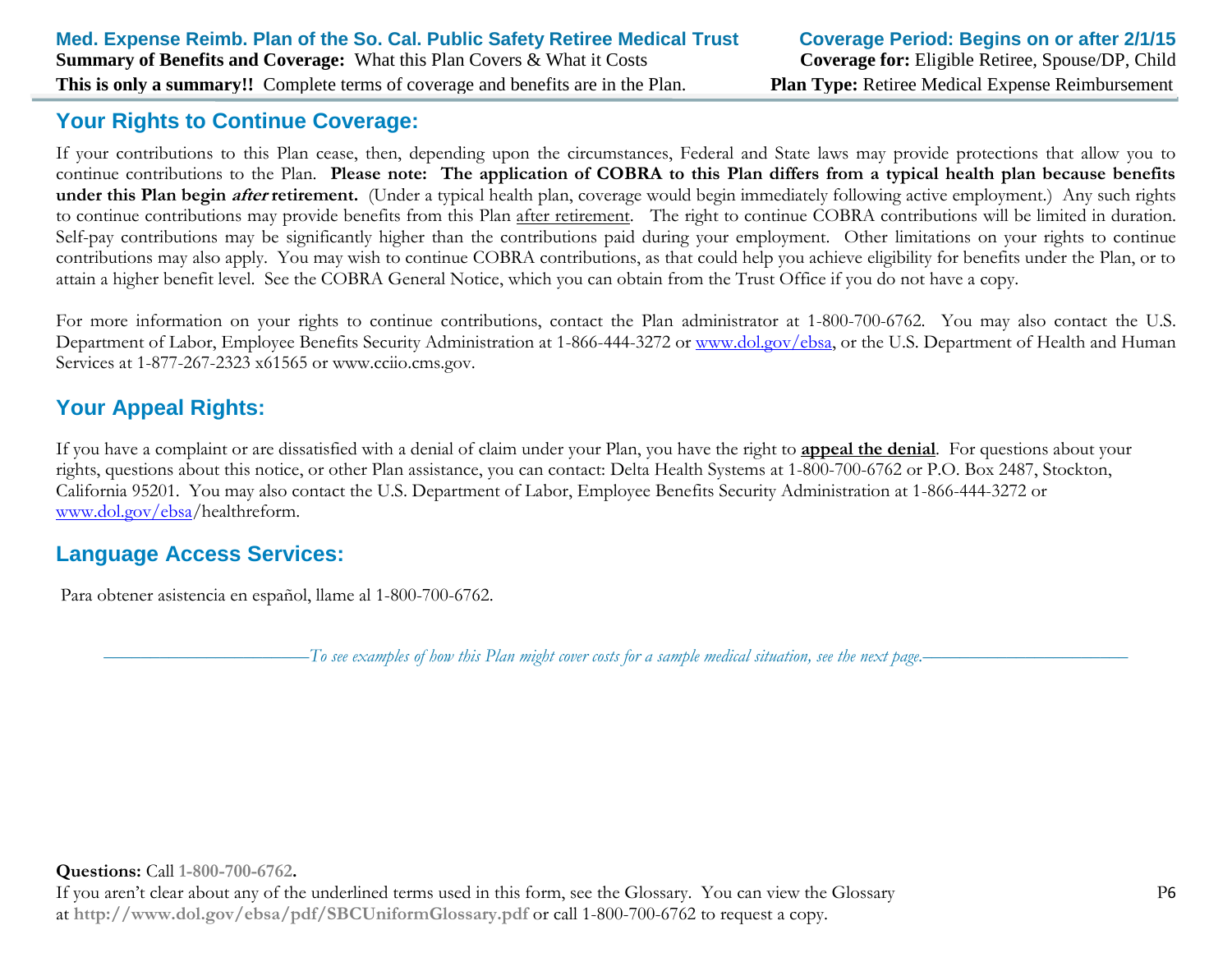### **Med. Expense Reimb. Plan of the So. Cal. Public Safety Retiree Medical Trust Coverage Period: Begins on or after 2/1/15**

**Summary of Benefits and Coverage:** What this Plan Covers & What it Costs **Coverage for:** Eligible Retiree, Spouse/DP, Child **This is only a summary!!** Complete terms of coverage and benefits are in the Plan. **Plan Type:** Retiree Medical Expense Reimbursement

# **About these Coverage Examples:**

These examples show how this Plan might cover medical care in given situations. Use these examples to see, in general, how much financial protection a sample patient might get if they are covered under different plans.



**This is not a cost estimator.** 

Don't use these examples to estimate your actual costs under this Plan. The actual care you receive will be different from these examples, and the cost of that care will also be different.

See the next page for important information about these examples.

### **Questions:** Call **1-800-700-6762.**

| (normal delivery)                                                                         |  |
|-------------------------------------------------------------------------------------------|--|
| ■ Amount owed to providers: \$7,540                                                       |  |
| <b>Primary health policy pays: \$6,750</b><br><b>This Plan reimburses Patient: \$790*</b> |  |

**Having a baby**

**Patient pays out-of-pocket:** \$0\*

### **Sample care costs (\$):**

| Hospital charges (mother)                                     | 2,700          |
|---------------------------------------------------------------|----------------|
| Routine obstetric care                                        | 2,100          |
| Hospital charges (baby)                                       | 900            |
| Anesthesia                                                    | 900            |
| Laboratory tests                                              | 500            |
| Prescriptions                                                 | 200            |
| Radiology                                                     | 200            |
| Vaccines, other preventive                                    | 40             |
| Total                                                         | 7,540          |
| Patient pays (\$):                                            |                |
| Deductibles                                                   | 500            |
| Copays                                                        | 150            |
| Coinsurance                                                   | $\overline{0}$ |
| Limits or exclusions                                          | 140            |
| <b>Total Before Reimbursement</b>                             | 790            |
| Reimbursement from this Plan                                  | 790*           |
| <b>Total After Reimbursement</b>                              | $0*$           |
| $*$ $\Lambda$ course period's benefit level from this Dlap is |                |

\*Assumes patient's benefit level from this Plan is \$375/month (for 9 yrs Active Service), costs are reimbursed over 3 or more months, and benefits from this Plan were not already used for other expenses, such as premiums.

# **Managing type 2 diabetes**

(routine maintenance of

#### a well-controlled condition)

- Amount owed to providers: \$5,400
- **Primary health policy pays: \$4,200**
- **This Plan reimburses Patient:** \$1,200\*
- **Patient pays out-of-pocket:** \$0\*

### **Sample care costs (\$):**

| Prescriptions                  | 2,900 |
|--------------------------------|-------|
| Medical Equipment and Supplies | 1,300 |
| Office Visits and Procedures   | 700   |
| Education                      | 300   |
| Laboratory tests               | 100   |
| Vaccines, other preventive     | 100   |
| Total                          | 5,400 |

# **Patient pays (\$):**

| Deductibles                       | 500      |
|-----------------------------------|----------|
| Copays                            | 150      |
| Coinsurance                       |          |
| Limits or exclusions              | 550      |
| <b>Total Before Reimbursement</b> | 1,200    |
| Reimbursement from this Plan      | $1,200*$ |
| <b>Total After Reimbursement</b>  |          |

\*Assumes patient's benefit level from this Plan is \$375/month (for 9 yrs of Active Service), costs are reimbursed over 4 or more months, and benefits from this Plan were not already used for other expenses, such as premiums.

If you aren't clear about any of the underlined terms used in this form, see the Glossary. You can view the Glossary P7 at **http://www.dol.gov/ebsa/pdf/SBCUniformGlossary.pdf** or call 1-800-700-6762 to request a copy.